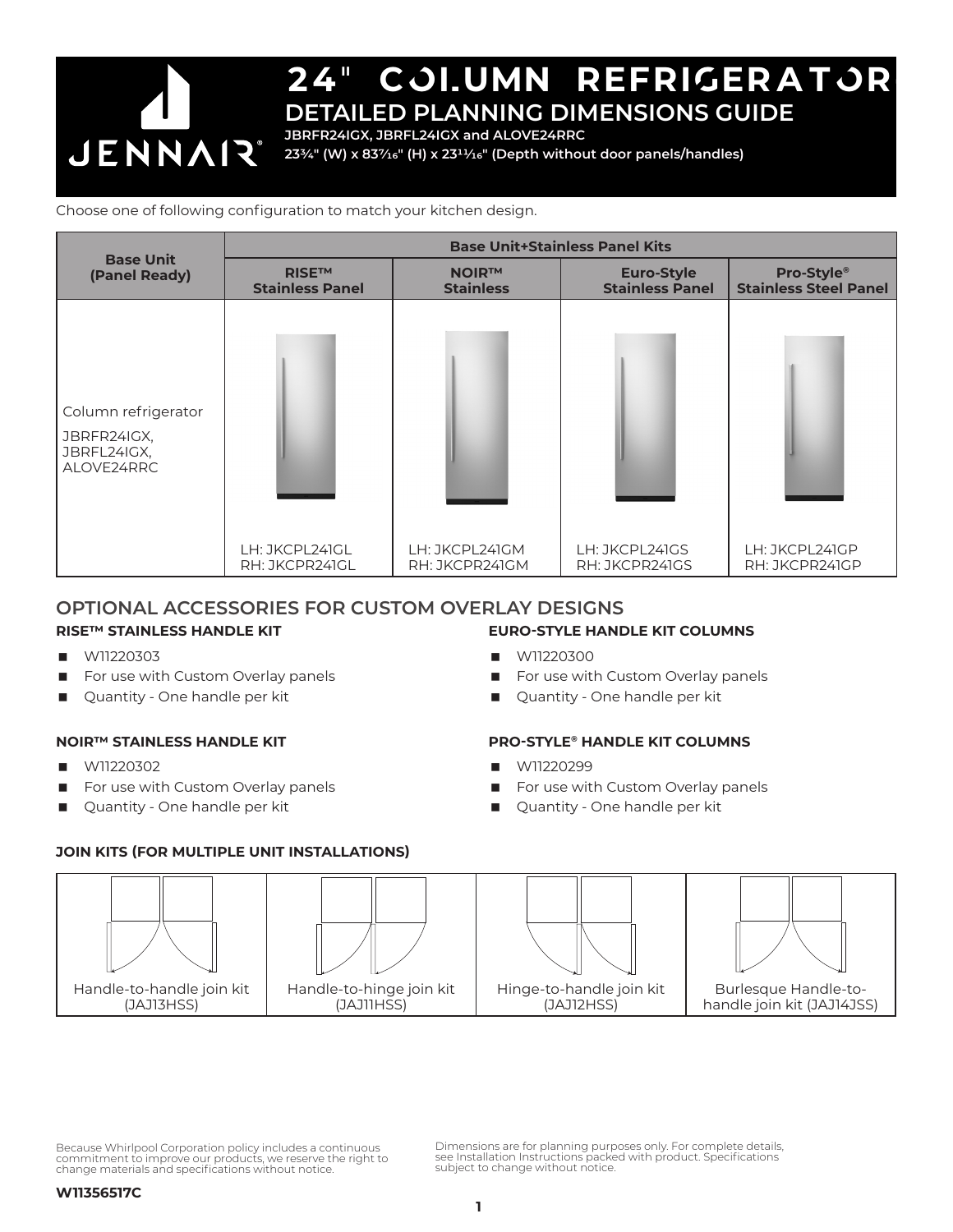

**JBRFR24IGX, JBRFL24IGX and ALOVE24RRC 233/4" (W) x 837/16" (H) x 2311/16" (Depth without door panels/handles)**

#### **PRODUCT DIMENSIONS**



\*Add 1" (2.5 cm) to the height dimension when leveling legs are fully extended.

Because Whirlpool Corporation policy includes a continuous<br>commitment to improve our products, we reserve the right to<br>change materials and specifications without notice.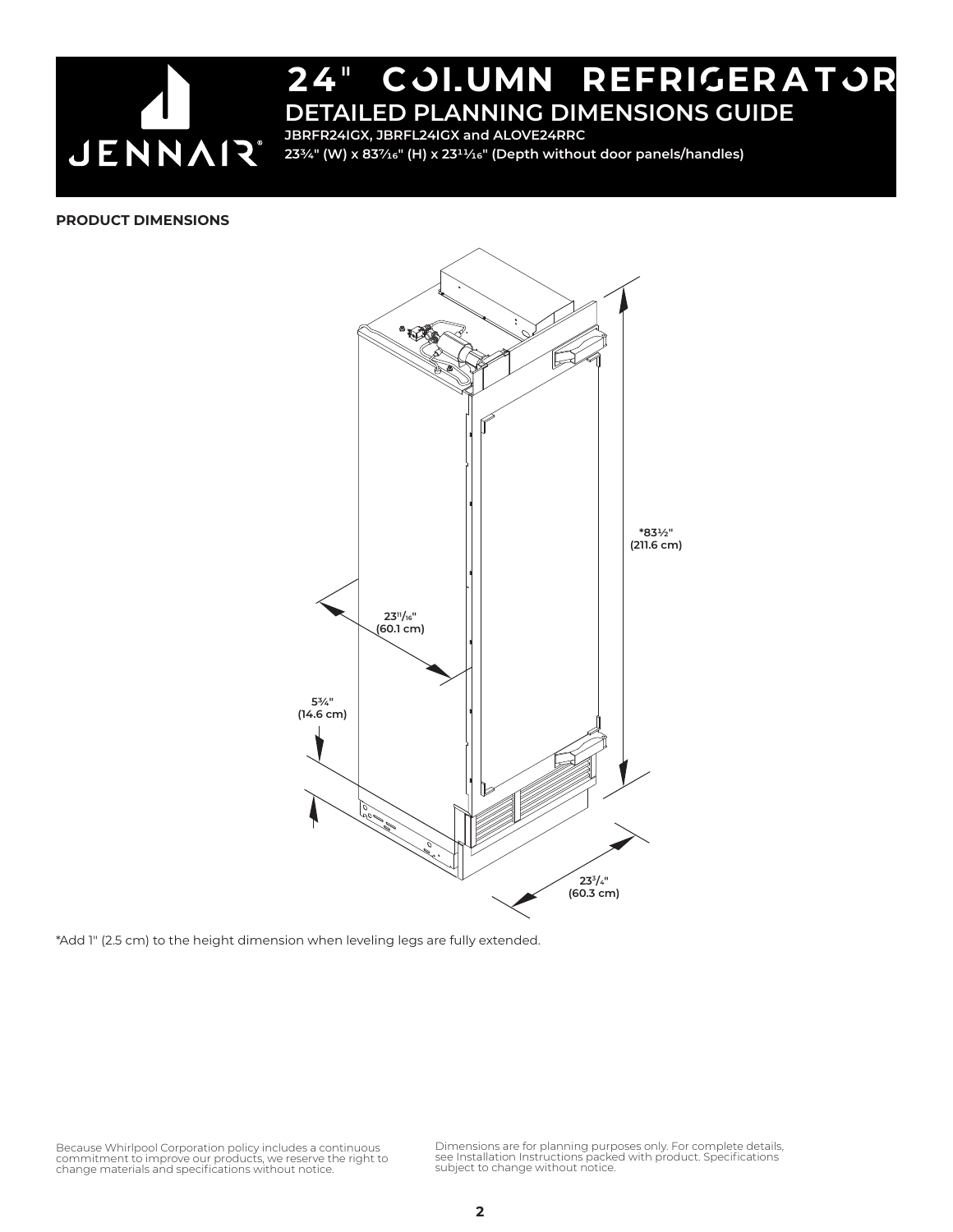

# 24" COI.UMN REFRIGERATOR

**DETAILED PLANNING DIMENSIONS GUIDE JBRFR24IGX, JBRFL24IGX and ALOVE24RRC**

**233/4" (W) x 837/16" (H) x 2311/16" (Depth without door panels/handles)**

#### **PRODUCT DIMENSIONS**







\*\*For custom panel models, this depends on handle chosen.



**TOP VIEW**

Dimensions are for planning purposes only. For complete details, see Installation Instructions packed with product. Specifications subject to change without notice.

Because Whirlpool Corporation policy includes a continuous commitment to improve our products, we reserve the right to change materials and specifications without notice.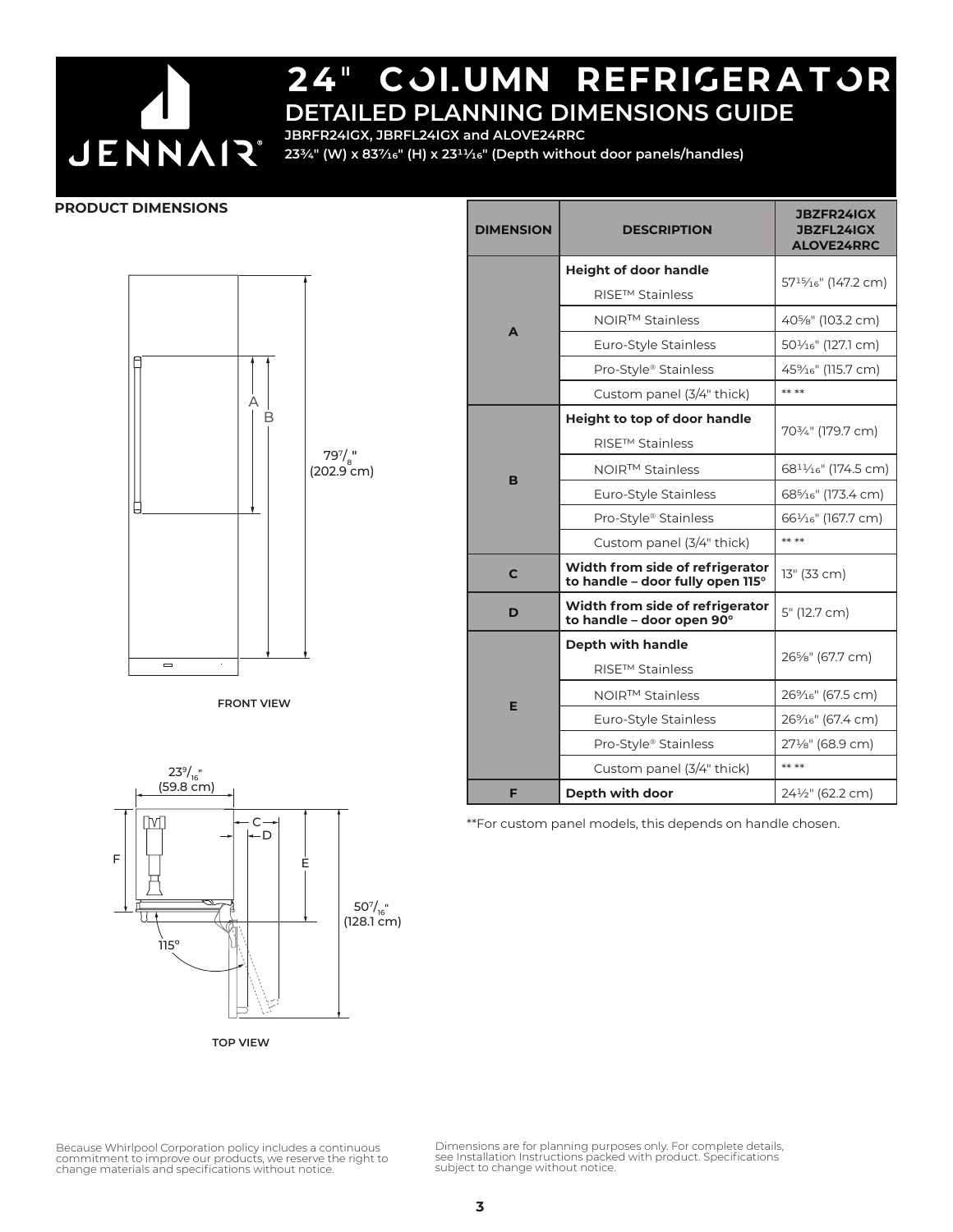

**JBRFR24IGX, JBRFL24IGX and ALOVE24RRC**

**233/4" (W) x 837/16" (H) x 2311/16" (Depth without door panels/handles)**

#### **OPENING DIMENSIONS**



**††**24" with 24" trim kit.

Because Whirlpool Corporation policy includes a continuous<br>commitment to improve our products, we reserve the right to<br>change materials and specifications without notice.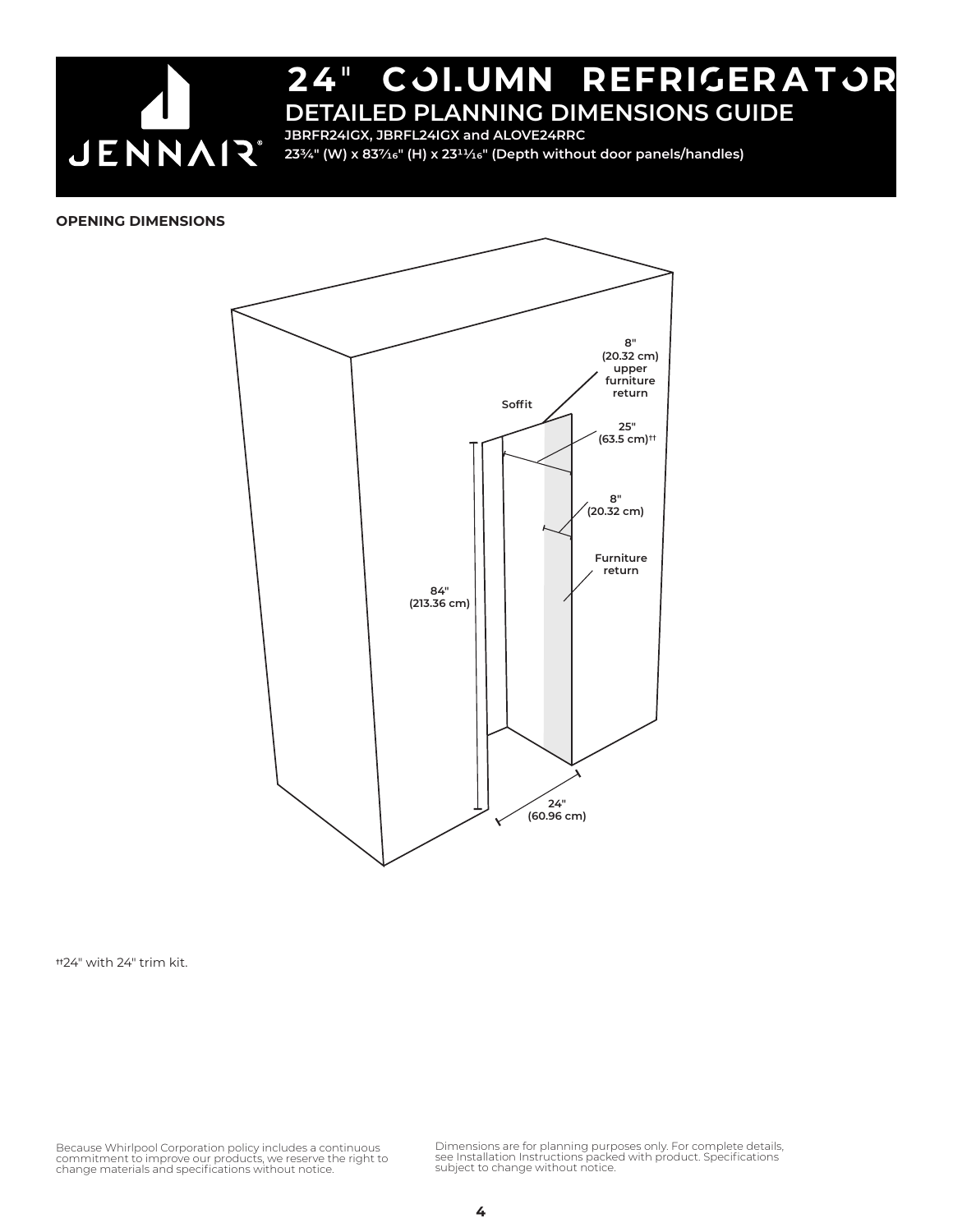

**JBRFR24IGX, JBRFL24IGX and ALOVE24RRC**

**233/4" (W) x 837/16" (H) x 2311/16" (Depth without door panels/handles)**



water supply location under unit (accessible behind air grille)

**TOP VIEW - CABINET OPENING**



water supply location behind unit (also approved for electrical supply)

#### **FRONT VIEW - CABINET OPENING**

#### **ELECTRICAL SUPPLY LOCATION**

- Lighter yellow area indicates electrical supply located in a cabinet or accessible space above the unit opening.
- Power cord length is 9' and originates from the front right corner of the unit.
- There is room for a surface mount electrical outlets within the top  $3\frac{1}{2}$ " of the opening.
- Darker yellow area indicates the electrical supply location within the top of the opening.
- Outlet should be located near the center of the allowable area for easy connection and disconnection after installation.

#### **WALL WATER SUPPLY LOCATIONS**

- Water outlet area shown in blue.
- Water outlet area is also approved for the electrical outlet location.
- Outlet area width and height corresponds to a 3/4" deep recessed area found on the back of all unit.
- Targeting the left side of the allowable area allows for additional water line routing flexibility and easier water line management under the unit.

#### **FLOOR WATER SUPPLY LOCATIONS**

- Floor access is available through the open space behind the air grille.
- The area available is shown in blue and is limited in size by the compressor compartment on the right and leveling assembly on the left.
- The height of the open space above the access area is 11" high which makes drilling water lines access holes through floor after installation possible.

Because Whirlpool Corporation policy includes a continuous commitment to improve our products, we reserve the right to change materials and specifications without notice.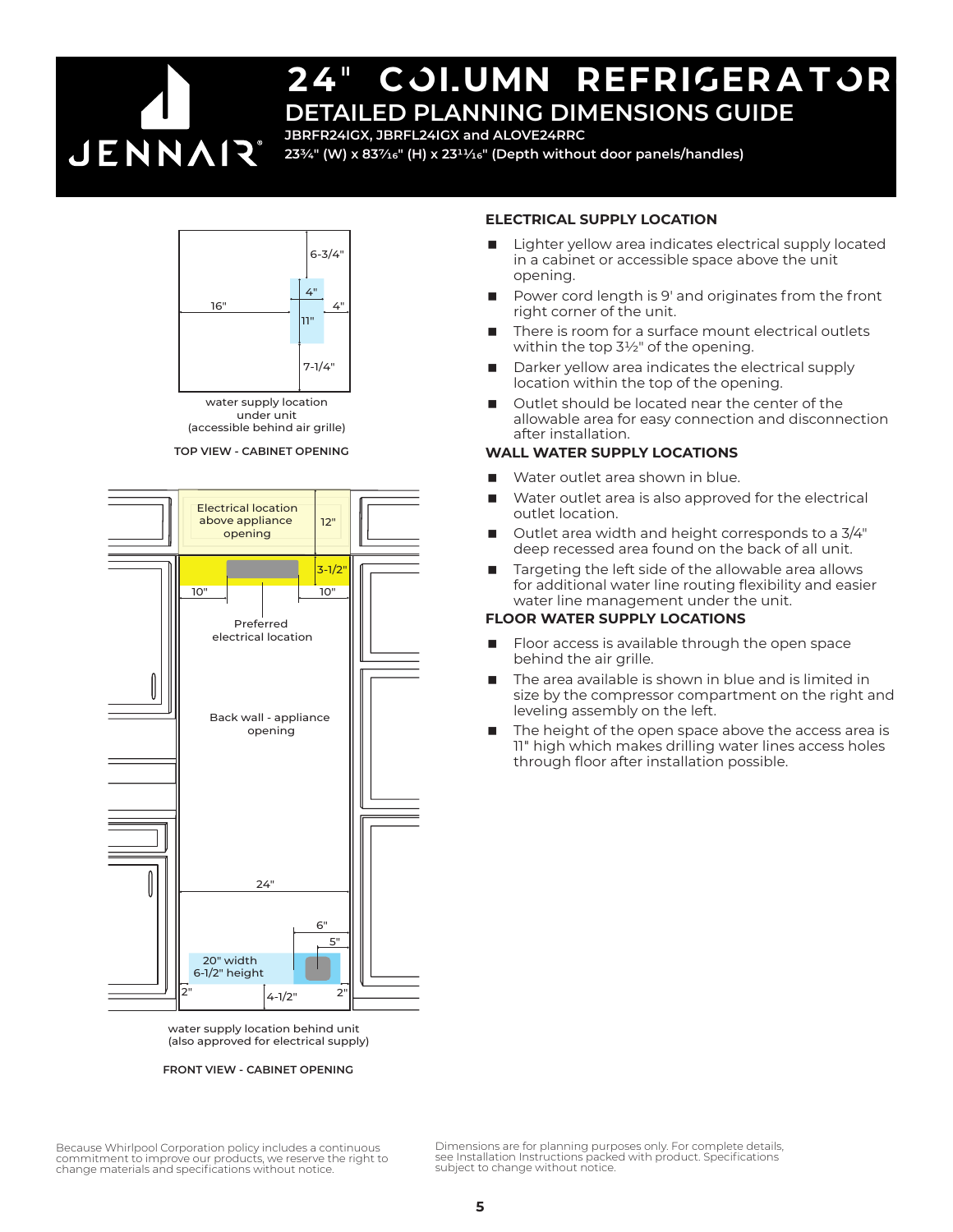

## 24" cOLumn refriGeratOr **DETAILED PLANNING DIMENSIONS GUIDE**

**JBRFR24IGX, JBRFL24IGX and ALOVE24RRC**

**233/4" (W) x 837/16" (H) x 2311/16" (Depth without door panels/handles)**

#### **ELECTRICAL REQUIREMENTS**

# WARNING



**Electrical Shock Hazard**

**Plug into a grounded 3 prong outlet.**

**Do not remove ground prong.**

**Do not use an adapter.**

**Do not use an extension cord.**

**Failure to follow these instructions can result in death, fire, or electrical shock.**

115 V, 60 Hz, AC only, 15 A or 20 A fused, grounded circuit is required. A dedicated circuit is recommended. Use an outlet that cannot be turned off by a switch. Do not use an extension cord.

#### **WATER PRESSURE REQUIREMENTS**

A cold water supply with water pressure between 40 psi and 120 psi (207 kPa and 827 kPa) is required to operate the ice maker. Call a licensed, qualified plumber with any questions about the water pressure.

#### **REVERSE OSMOSIS WATER SUPPLY**

A reverse osmosis system may be used provided that the water pressure from the filtration system meets the required water pressure requirements.

JennAir® Columns feature an auto-bypass water filtration system. To use your product with a reverse osmosis water filtration system, simply remove the water filter from the product.

#### **LOCATION REQUIREMENTS**



Failure to do so can result in death, explosion, or fire.

Floor must be able to support the product's total weight of more than 600 lb (272 kg), including the door panels and contents of the product. Flooring under product must be at the same level as the room. Face of cabinetry must be plumb.

Because Whirlpool Corporation policy includes a continuous commitment to improve our products, we reserve the right to change materials and specifications without notice.